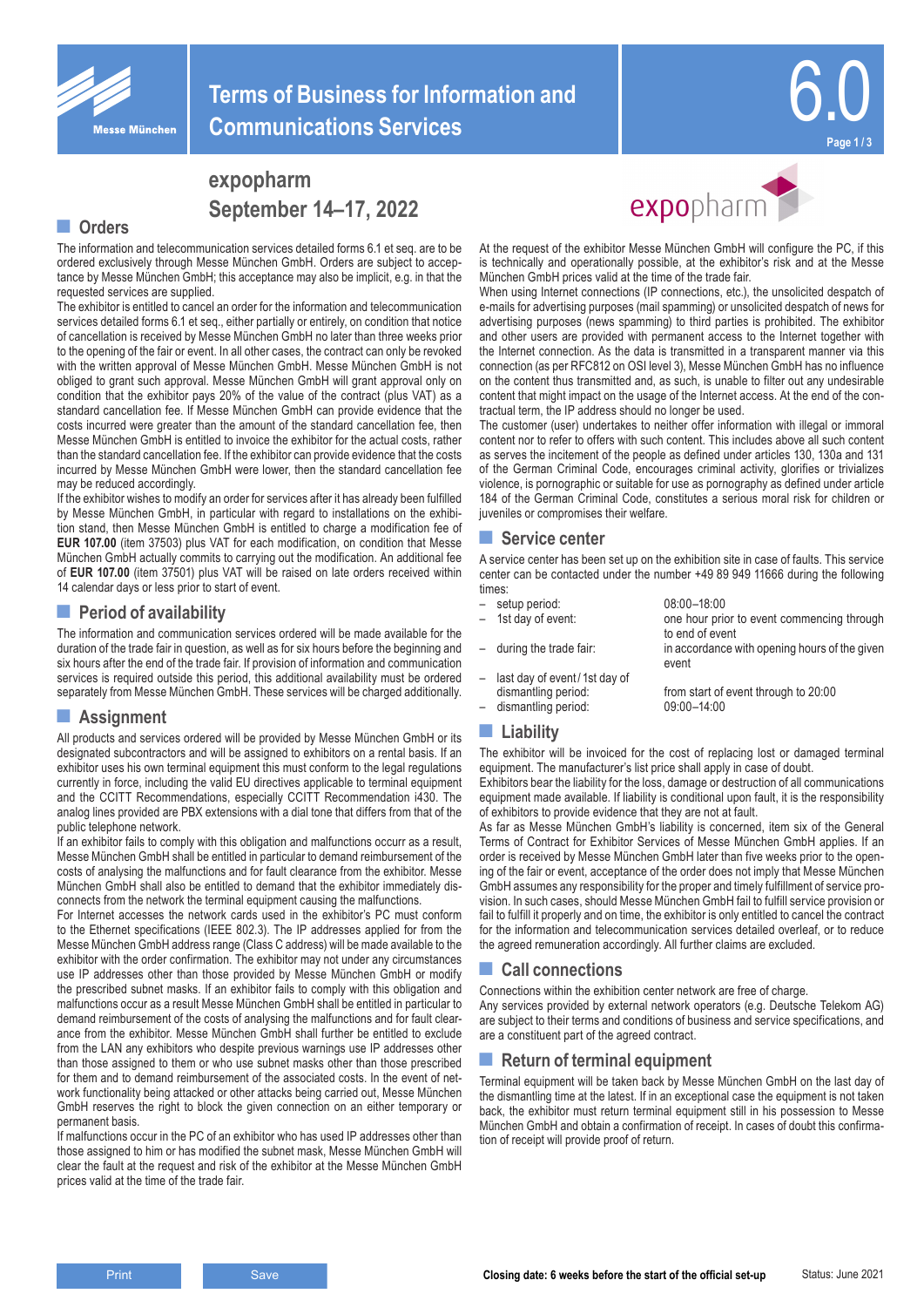

# **expopharm September 14–17, 2022**

## **■ Connection terms**

All connections / equipment ordered will be provided exclusively by Messe München GmbH. The specified prices apply for provision in one-storeyed stands. In the case of multi-storeyed stands, the price for provision shall apply only for installation on the ground level. The connection will be provided from the allocated point of con nection in the utilities conduit to the required location at the stand. The connecting line must not be more than 12 m long; this also applies to the structured cabling for the connecting cable to the LAN. The exhibitor is required to make allowance for this when planning the stand. An extension of this connecting line is available on request. A special order is required for an extension of the connecting line or provision in the upper level of multi-storeyed stands. Connections for telephone, fax and for 2 / 4 wire connections will be provided using the RJ45 connection system. Fiber-optic connections (single-mode, multimode) use the E2000 connection sys tem. For applications that can only be carried out on the basis of special orders, please contact our team of consultants to clarify the details early on.

Externally required communications connections may only be provided by the net work operator as far as a central transfer point on the exhibition site stipulated by Messe München GmbH. The extension of these connections from the transfer point to the exhibitor's stand will be implemented exclusively by Messe München GmbH via the on-site network.

Ordering the external connection path up to the transfer point on site will be commis sioned by Messe München GmbH. Services provided by the network operator will be shown and charged separately.

Messe München GmbH will coordinate the provision of the complete connection.

#### ■ **General Terms of Contract for Exhibitor Services**

Messe München GmbH's General Terms of Contract for Exhibitor Services apply additionally.



6.0